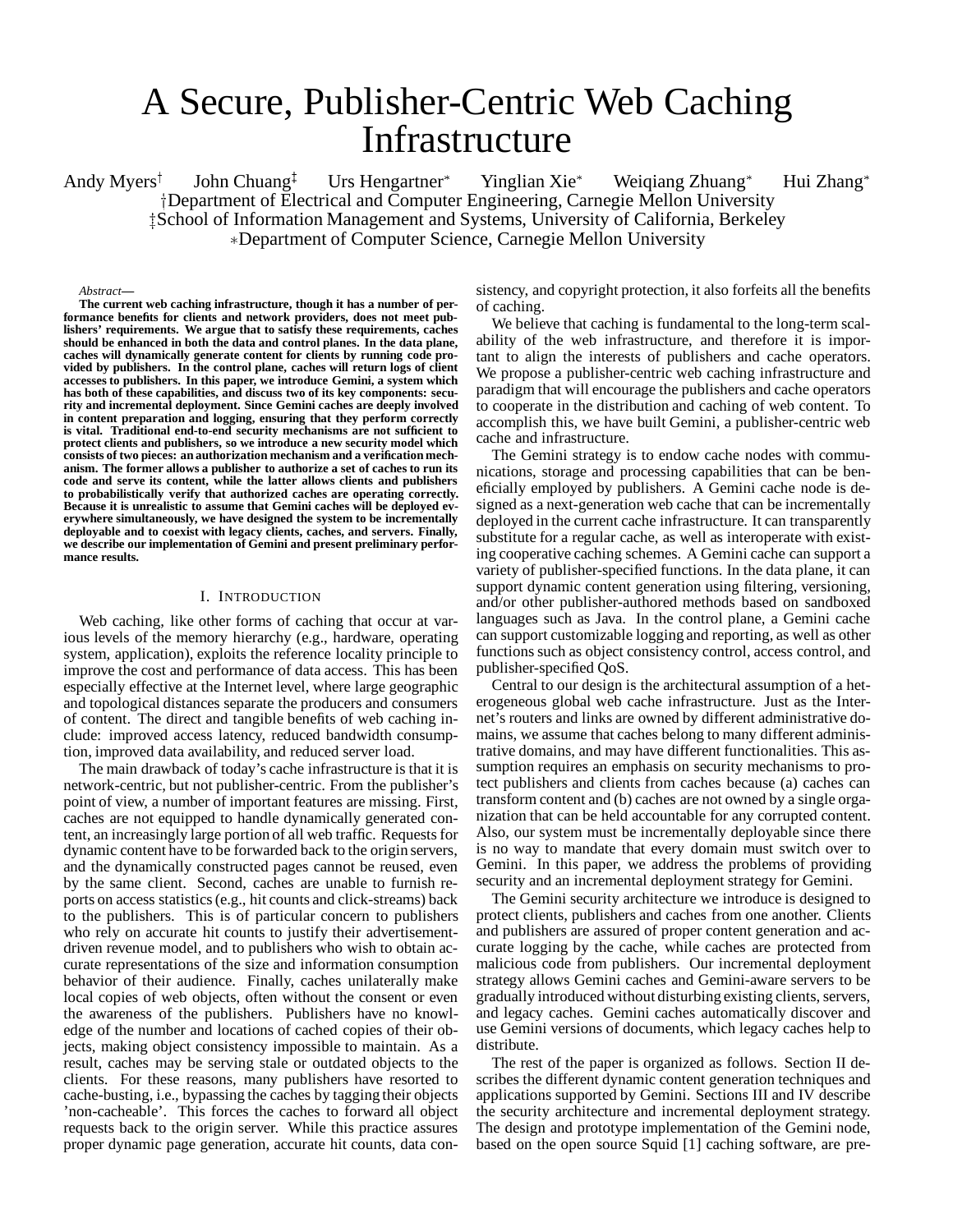sented in Section V. We discuss the performance of our implementation in Section VI, and identify related work in Section VII before we conclude the paper.

## II. GEMINI APPLICATIONS

In this section, we give an overview of the potential set of applications that can benefit from Gemini. The purpose of this section is to argue by example that Gemini is relevant and useful. However, the focus of this paper is not on applications, but on the security and deployment issues associated with building Gemini.

Traditional caches can only handle static objects such as HTML pages. Gemini caches, on the other hand, are capable of storing and processing active documents, including the invocation of any publisher-authored methods based on sandboxed languages such as Java. This allows the Gemini caches to support, among a wide range of publisher-centric applications, the generation and delivery of dynamic content.

There are two main types of dynamic content. In the first case, a web page is dynamic because the underlying data source changes frequently. Examples include stock tickers, news headlines, and traffic reports. In the second case, a web page is dynamic because it is constructed on the fly on a per request basis. The exact form and substance of the page may be based on input from the client, server, and/or cache. Examples include database or search responses, customized news, and customized page layouts. Using a variety of techniques, Gemini caches can support both types of dynamic content generation.

When the underlying data source changes frequently, the costeffectiveness of caching is dependent on the expected lifetime of the data. More specifically, the threshold for caching should be a function of the ratio of read-to-write frequency. For example, online stock tickers may be updated on a minute-to-minute basis, but popular tickers may be read multiple times per minute, justifying caching. In many cases, a dynamic page consists of a small amount of frequently updated data embedded in a sea of static data. Instead of treating the entire page as uncacheable, a Gemini node can cache portions of a page according to publisher directives. Then it can generate new pages based on modular and differential page construction techniques. For example, delta encoding [2], [3] combines the data already in cache with any differential updates from the origin server. Other techniques include partial transfers, cache-based compaction [4], and HTML macros [5].

In the second case, Gemini supports on-the-fly page construction by running publisher-authored code for filtering and versioning, etc. Consider the application of filtering to the dynamic generation of customized news pages (e.g., MyYahoo). The publisher code residing at the Gemini cache will apply one or more filters to construct a customized page on the fly. The filters may be derived from several sources. First, filters may be supplied by the user in the form of cookies in the HTTP request header. For example, a user may specify the news categories and stock symbols that she wants to keep track of. Second, filters may be derived from a user profile match that incorporates her past browsing and purchasing history. This type of filter may be used for delivery of targeted ad banners, product recommendations and offers. Finally, the publisher code can generate its own filters by incorporating data that are specific to the local environment. For example, when the user accesses the URL from within her home area, the customized page may include local weather, traffic and sports news. When the user is traveling outside her home area, the page may include links to restaurants, accommodation, and maps for the foreign area instead.

Versioning is also useful for producing customized news

pages. For example, a page may be laid out in different ways according to user-specified preferences stored in a cookie. The publisher code may also create different versions of the page for the same user based on the hardware device (e.g., desktop and handheld computers have different display capabilities), access bandwidth, operating system, and browser used to issue the request.

While we have used the example of a customized news page, these techniques can also be beneficially employed by other types of web sites. For example, a consumer e-commerce merchant may tailor web pages to individual customers with product recommendations, special offers, etc., based on the customer profile filter.

#### III. SECURITY

In traditional distributed communication, end-to-end mechanisms are sufficient to secure data sent between the client and the publisher because intermediate nodes do not alter content. In our system, caches are active participants in content generation, so end-to-end security mechanisms are no longer sufficient. But it is not only dynamic content that affects the end-to-end nature of securing content delivery. Caches are now responsible for logging user hits as well. Publishers need assurances that caches will log accesses correctly, and that these logs will be transported back to the publisher intact. To accomplish this, caches must become fully involved in the system's security.

As an example, consider a publisher's digital signature on a document<sup>1</sup>. Previously, a client would be able to use the signature to verify the authenticity of the document. With Gemini, a cache between the publisher and client might transform the document according to a publisher's instructions, but the cache is unable to alter the publisher's signature because it does not possess the publisher's secret key. The result is that the client is unable to use the publisher's signature to verify the version of the document it receives. The obvious solution to this problem would be to distribute the publisher's secret key to caches, but this has serious ramifications: a cache with the secret key would be able to sign any content whatsoever on behalf of the publisher. Even if the cache's owner is honest enough not to exploit this, crackers who break into the cache may not be as polite.

# Our design is guided by four principles:

*Protect the publisher and client—not just the cache.* Many previous systems have focused on protecting caches and clients from the publisher. However, it is just as important to protect the publisher and clients from caches.

The main risk to the publisher and client is of content being altered before it is delivered to the client. An attacking cache could edit or delete the publisher's objects, or add entirely new objects which appear to be from the publisher, so that what a client receives is not what the publisher intended to send. In addition to simply altering content, a cache could run a publisher's code incorrectly (either corrupting the program's state or the input given to the program).

Caches can also mishandle a publisher's content by prematurely ejecting it, by not respecting the quality of service that the publisher requested for the content, or by serving a stale version of the content. The first two of these affect performance but not correctness, while the last does affect correctness. Finally, a cache could add, alter, or delete entries from the log of client accesses recorded by the cache and returned to the publisher. *Publishers decide whom to trust.* Like the other hardware in the Internet, we expect caches to be owned and administrated by a wide variety of organizations. We cannot expect every publisher

<sup>&</sup>lt;sup>1</sup>We consider a "document" to be a single object, rather than a whole "page," or group of objects which a browser might display together.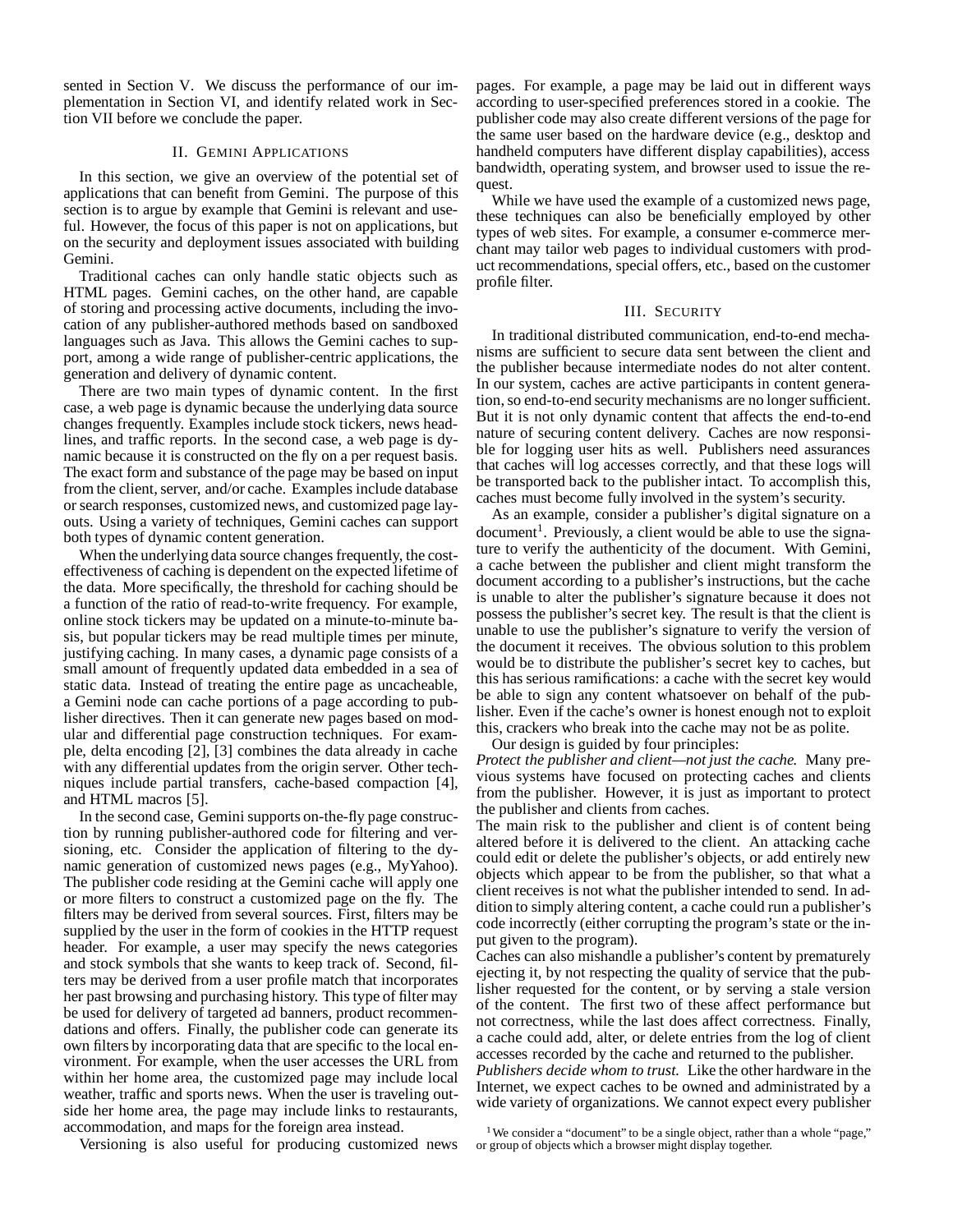to trust every organization, nor can we even expect all publishers to agree on which organizations are trustworthy. For this reason, we must let publishers decide which caches store and serve their content. Further, because some of a publisher's documents may be more valuable than others, publishers must be able to specify trust on a document by document basis. This allows a publisher to widely distribute less important content while keeping its most vital content in a smaller number of highly trusted caches.

Each publisher may choose to trust a set of caches,  $C$ , to serve a set of documents,  $D$ . Any cache not in  $C$  is not trusted to correctly run code from the objects in  $D$ . The publisher trusts that any cache which is a member of  $C$  will correctly store and run code from any object in  $D$ . Because there is a chance that a trusted cache will be compromised by an attacker, the publisher must still verify that trusted caches are functioning correctly.

A client will trust a publisher to deliver its own content. The client will also trust a publisher to delegate content delivery. Thus, if a publisher trusts some cache to deliver some document, the client will also trust that cache for that document. For the same reasons as the publisher, the client needs to verify that the cache is performing correctly.

A cache also trusts the publisher, and any cache the publisher trusts, to deliver the publisher's content. Other caches are completely untrusted, with one exception: a cache may trust other caches in the same administrative domain to deliver any document. Finally, even if it can be sure which publisher sent a piece of code, a cache will not trust that code to function correctly.

*Publishers/clients find out about attacks eventually.* If the publisher only trusts honest caches which are never compromised, its content will always be safe. But if trusted caches become dishonest, the system's security is endangered. Publishers and clients must have a way to detect these breaches of trust.

Many applications require that attacks be detected instantly, but in a caching infrastructure, instant detection is expensive because it requires the publisher to verify all content delivered. If we loosen the restriction and increase the amount of time an attack can go undiscovered, the cost of verification can be reduced since it can be done less often. Each publisher should be allowed to make its own decision about how long an attack can continue undiscovered since each publisher's content has a different value.

We believe that for most content, the value to a publisher of a single page being served correctly is very small. If a publisher's content is temporarily altered or made unavailable, the loss to the publisher is tolerably small. On the other hand, a publisher might wish to frequently verify highly valued content since even a short attack would have a significant cost. In this case, the high value of the content justifies a higher cost of verification.

*The system should be incrementally deployable.* The heterogeneous nature of the Internet prevents any system from being universally deployed in a short amount of time. Instead, new systems must be able to be deployed gradually, and must not interfere with existing systems. On the other hand, the system is not secure until the whole path from the publisher to the client is secured.

Neither caches nor client browsers should need to be modified. The caching infrastructure should be secure from the publisher all the way to the last cache or browser which has our system installed. Clients which do not run our system will be as vulnerable to attack as they are today since an attacker could alter content right before it arrives at the unmodified client.

The challenge in securing the cache is to come up with an approach that is both powerful enough to provide protection and generally applicable. For example, one approach would be to

require that each cache include a secure coprocessor [6], which is a processor and memory encased in a secure, tamper-proof enclosure. The idea is that all parties can trust the coprocessor to oversee the generation of all content on the cache. Unfortunately, secure coprocessor technology is usually years behind commodity processor technology and more expensive due to the additional engineering and certification necessary to make the device tamper-proof. The resulting lack of performance makes a secure coprocessor unattractive for use in a web cache.

We employ two techniques to enforce the trust relationships outlined above: cache authorization and verification. The first is a way for publishers to explicitly specify which content a cache can generate. One key feature is that a client can determine that the content it receives is generated by an authorized cache. The client is the entity most interested in verifying that the content it receives has been produced by an authorized cache. And the client machine is often the least-contended-for resource on the path from the publisher.

Our second technique is a way for publishers and clients to verify that authorized caches are performing correctly. This allows the publisher to find out when a cache deemed trustworthy should not be trusted. We cannot prevent a cache from generating content or logging accesses incorrectly. Instead, we use non-repudiation of a cache's output to make establishing which cache is at fault easy. Coupled with random sampling techniques, any cache which misbehaves enough will be caught with high probability. Both publishers and clients can perform sampling to catch crooked caches.

Next, we present the details of our system. We begin by covering the authorization mechanism and security for content generation, which together address the first and second design principles. We then discuss our verification mechanism, which addresses the third design principle. Lastly, we consider the other side of the issue, describing how a cache can be protected from publishers. The fourth design principle, incremental deployment, is addressed in the design of all the mechanisms throughout this section.

#### *A. Authorization*

We rely on a public key infrastructure (PKI) to provide key distribution so that clients, caches, and publishers can check each other's digital signatures. There are several different PKI proposals [7], [8], but they all provide the basic service of associating a public key with an identity. This association is recorded in a certificate, which is a document signed by a certificate authority (CA). Each entity with a certificate can produce more certificates for other entities by acting as a CA. We assume there is a global root certificate authority which everyone knows and trusts.

Each publisher needs a certificate identifying its web site and public key. The format of the certificate is

$$
\{P, K_P, Valid, Expires, CA\}_{K_{CA}^{-1}},
$$

where  $P$  is the publisher's name and URL,  $K_P$  is the publisher's public key, from  $Valid$  to  $Express$  is the range of time that the certificate is valid, and  $CA$  is the name of the certificate authority who created the certificate. The certificate is signed with the certificate authority's private key  $(K_{CA}^{-1})$ . Note that we also require each cache to have a public key and a certificate.

A publisher handles cache authorization decisions on an object-by-object basis. Each object includes an access control list (ACL) with which the publisher specifies which caches are allowed to store the object. The format of the ACL is

$$
{\{URL, K_1, K_2, ..., K_n, Valid, Expires, P\}}_{K_P^{-1}},
$$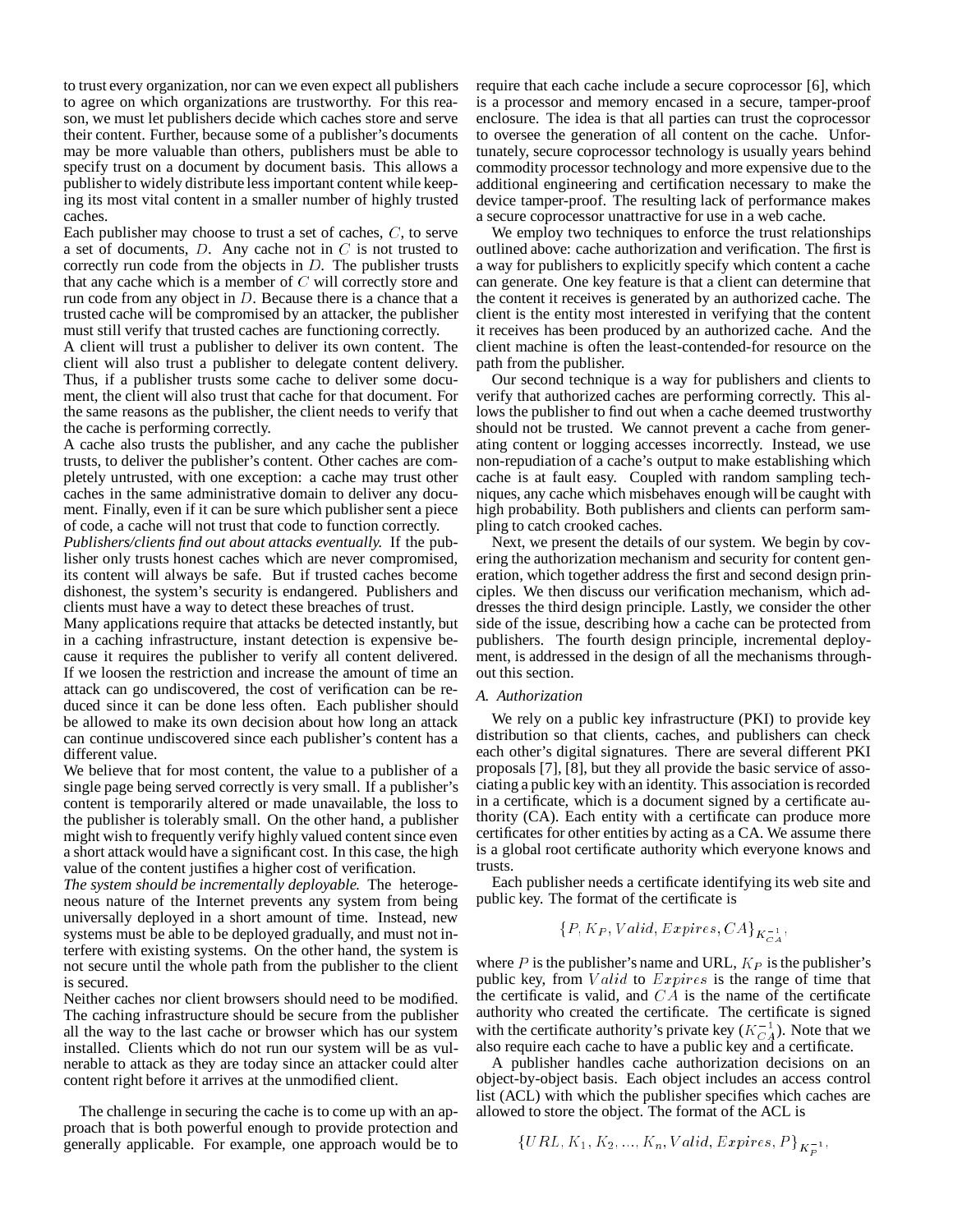where  $URL$  is the name of the object and each  $K_i$  is a public key. Each of the keys refers to a cache which is allowed to store the object. Instead of a list of public keys, the publisher can also specify a wildcard, indicating that any cache may process the current document. Observe that an ACL is just a special type of certificate, with the publisher acting as the CA.

A publisher can use entries in the ACL in two ways. One way is to authorize a single cache. This is accomplished by including a cache's public key in the ACL. The other way is to delegate the authorization decision to a third party. This is accomplished through a layer of indirection: the publisher includes the public key of the third party in the ACL. Then the third party creates certificates (signed with the key mentioned in the ACL) for caches it wishes to authorize. For example, a company such as Underwriters Laboratories might test caches for functionality and security and might issue certificates (signed by key  $K_{ULapprove}$ ) for those models of caches that meet its criteria. The publisher could mention  $K_{ULapprove}$  in its ACL if it trusts Underwriters Labs' judgment. A cache that has a certificate stating that it is a model that has been approved by Underwriters Labs would then be able to store the publisher's objects. As another example, consider an ISP with many caches. Assume the ISP uses the public key  $K_{ISP}$  to sign each of its caches' public keys. A publisher could mention all of the ISPs' caches as a group by including  $K_{ISP}$  in its ACL.

Altogether, a publisher would give the following to a cache:  $ACL, \{Headers, Body\}_{K_P^{-1}}$ . This is the ACL followed by the object itself. Note that the document and ACL are signed separately since the ACL will need to be passed directly on to the client while the document may be modified by the cache. The Headers field contains the URL and directives to the cache about how to handle the object (consistency, QoS parameters, log format, etc.). The Body contains code and data which the cache uses to generate a reply to a client's request for the object.

Along with its response to the client's request, the cache includes the ACL. The client is able to check the signature on the ACL and use it to verify whether or not the cache is authorized to produce the requested object. If the cache is not authorized, the client should reject the document. Unauthorized caches are unable to convince the client that they are authorized.

#### *B. Content generation*

A cache's reply to the client has the following format:

$$
\begin{array}{l} ACL,\{URL,Cache,Client,H(Request),\\ CurrDate,Body\}_{K_{Cache}^{-1}}.\end{array}
$$

Except for the ACL, signed by the publisher, the cache signs the rest of the message: the URL requested, the cache's name, the client's name, a hash of any data sent in the request (e.g. for data conveyed in an HTTP POST message), the current date, and the requested content. There are three purposes for the cache's signature. First, it enables the client to detect tampering with the document on the path from the cache to the client. Second, it tells the client which cache generated the response. This enables the client to be sure that the author of the response is authorized by the publisher's ACL. And third, the cache's signature provides non-repudiation, linking the input (the URL and request data) to the output. The date and the client's name in the message serve to prevent replay attacks, where a third party sends a client stale data. In addition to the above information, the cache needs to provide the client with a chain of certificates which establishes that the cache is authorized by the publisher's ACL. This is done because the client cannot always determine which certificates are needed to link the cache's public key to one of the keys mentioned in the ACL.

One vital issue is how the cache can send this security information to the client in a manner that does not confuse legacy clients. Note that standard HTTP/1.1 [9] headers already contain the date, the cache name, and the URL. Further, the client computes the hash of the request itself. All the cache needs to send are the ACL, the signature, and certificates. We include these three items in the HTTP/1.1 Pragma header field. The HTTP specification states that clients and caches which are unable to parse this information will ignore it. Note that certificates are on the order of thousands of bytes in size. As an optimization, replies can contain the names of certificates rather than the certificates themselves. Certificates can then be cached to save bandwidth. Clients which do not implement Gemini security do not have to suffer the overhead of certificate transfer.

The client, after receiving the cache's response, needs to verify two things: that the cache is mentioned in the ACL, and that the cache's signature is valid. A valid signature implies that the content was not altered between the cache and client, and that both the client and cache agree on what the client's request was. If there is a problem in any aspect of the response, the client should discard it.

If the publisher desires, the cache can perform access control on the content using standard mechanisms such as username/password pairs, a cookie given to the client by the publisher, or according to the client's network address or hostname. If the publisher believes it is necessary, the cache can even require clients to access private data via SSL [10] or some other encryption layer. Standard SSL would not allow a cache to communicate on a publisher's behalf, but with the publisher's signed ACL, the client can be sure that the cache with which it is communicating is authorized by the publisher. Unlike our other mechanisms, allowing the cache to act as an SSL endpoint on behalf of the publisher requires modifications to the client.

#### *C. Verification*

Because a cache signs all of its responses to client requests, it is not able to later deny creating those responses. Any entity with access to the cache's certificate can verify the signature on a response. If a cache were to produce bogus content, its signature would be tantamount to a confession that it was the culprit. A client only needs to present the faulty output to the publisher to prove that the cache misbehaved. Once a publisher is convinced, it can remove that cache from all of its ACLs, preventing the cache from mishandling the publisher's documents in the future. The same technique works for catching a cache which fails to report log information. If a client presents the publisher with a signed response from a cache, the publisher can know to expect a log entry from the cache for that response. If the cache fails to return the log entry, the publisher knows that the cache is cheating.

The challenge is in determining when to question the cache's responses. We suggest two schemes: publisher-initiated auditing and client-initiated auditing. Both are based on random sampling so that the more a cache misbehaves, the higher the probability that it will be caught. In client-initiated auditing, the client sets a probability of verifying a cache's response with the publisher. After each response, the client flips a coin to determine whether to query the publisher.

Publisher-initiated auditing involves the publisher using a number of "fake" clients around the network to issue requests for the publisher's documents and return the responses to the publisher. Caches must not know which clients are fake so that the caches do not change their behavior when dealing with fake clients. Note that companies such as Keynote (http:// www.keynote.com/) already have such clients set up to monitor web site performance. The publisher can look at the responses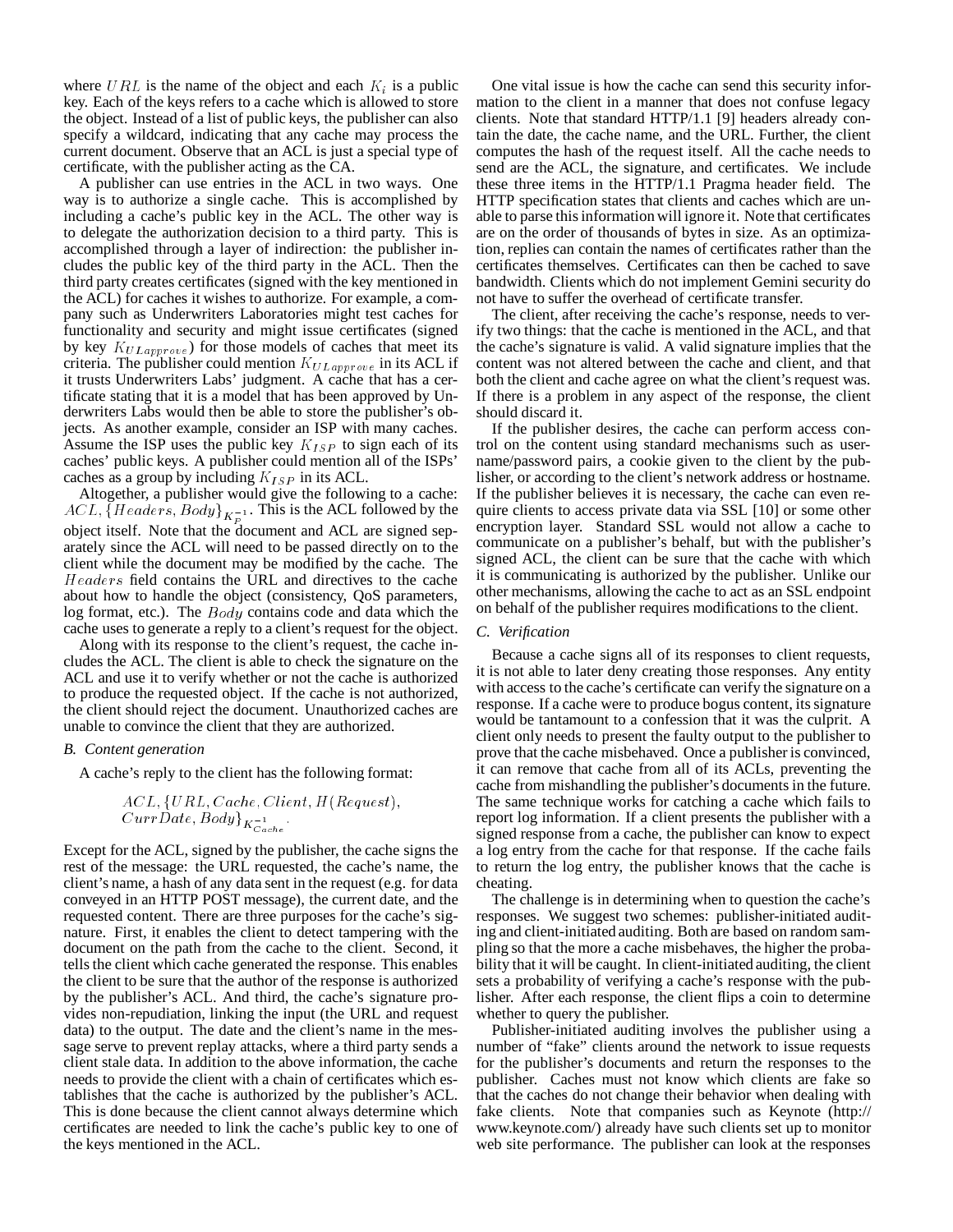received by the fake clients to see that the cache has produced correct output. In addition, the publisher can verify that the fake client accesses were not over-reported or under-reported by caches, helping to assure the publisher that caches are performing logging correctly. In general, this technique cannot stop a cache from adding fake log entries by carefully inventing requests from non-existent clients. If a publisher is concerned about this attack, it can have a more trusted set of caches deliver some objects so it can be more confident about the logs returned. Another option is for the publisher to make some (small) object on a page uncacheable so that the publisher can handle all the logging itself while leaving most of the data distribution to the caching infrastructure.

Determining how much auditing should be done is a matter of trading network and cache resources for catching a misbehaving cache more quickly. As the sampling frequency is raised, caches are caught sooner but more system capacity is lost to the sampling process. Finding the right point on this continuum is beyond the scope of this paper.

# *D. Cache protection*

The security mechanisms discussed so far deal with protecting clients and publishers from malicious caches. However, another concern is protecting caches from malicious attackers. For example, a publisher's code could attempt to access Gemini documents from other publishers or the cache's underlying operating system. This problem is similar to the problem of protecting a web browser from malicious Java applet, so we adopt similar protection mechanisms. All of a publisher's code is run inside a sandboxed Java virtual machine so that a cache can have strict control over what operations the code is permitted to perform. In total, the API exposed to publisher code consists of functions for performing the following operations: read incoming request headers; write outgoing reply headers; write outgoing data; request arbitrary URLs to be loaded; and generate (a limited amount of) log info for each request. Another danger to caches is denial-of-service attacks, that is, code which consumes more than its fair share of resources. To counter a denial of service attack, the quantity of CPU time, memory, and network bandwidth assigned to a publisher's code has to be limited. In our current prototype, we have implemented the API restrictions, but we have not implemented the resource limits.

#### IV. INCREMENTAL DEPLOYMENT

Having described Gemini's security architecture, we now present our deployment strategy. The Gemini infrastructure is designed to be incrementally deployable and fully interoperable with existing caches, servers, and clients. Gemini works with all types of cooperative caching, including hierarchical cache organizations. We have the following design principles:

*Cache and document heterogeneity.* Gemini caches co-exist and cooperate with legacy caches; not all documents have Gemini versions.

*Transparency to clients.* Clients need not be modified (except to achieve security).

*Transparency to legacy caches.* Legacy caches do not need to distinguish between Gemini and regular documents. They can fetch and cache Gemini documents, thereby assisting in their distribution. However, legacy caches will never serve Gemini documents to clients.

*Proximity.* Gemini content will be served by the authorized Gemini cache closest to the client, which we call the *leaf* cache.

Figure 1 shows an example caching hierarchy with a mixture of regular caches (X,Y,Z) and Gemini caches (G1, G2). For interoperability the publisher P will have two versions of its object, the regular version D and the Gemini version D'. Clients



Fig. 1. Example caching hierarchy with Gemini caches (shown shaded). The regular version of the document is called D and the Gemini version is called  $D^{\bar{r}}$ 

will request and receive D, not D'. In general, clients are never exposed to Gemini documents. Gemini caches are alerted by publisher P of the availability of D' (we describe the mechanism for this later in this section), but legacy caches can remain completely oblivious to the Gemini scheme and treat D and D' in identical fashion. Only Gemini caches (and publishers) understand the association between D and D'.

Let us illustrate Gemini caching by considering object requests by clients C1, C2 and C3 respectively. We assume all caches are initially empty, but Gemini caches G1 and G2 have been alerted to the availability of Gemini object D'. In response to a request for object D by C1, the Gemini cache G2 will perform a mapping from D to D' and issue a request for the Gemini version, D'. Caches G1 and X will forward the request back to P, and P returns D'. Caches X, G1, and G2 all make local copies of D'. Note that the legacy cache X does not know or care that D' is a Gemini object; it simply treats it as an opaque object. Now when D' arrives at cache G2, it is used to dynamically generate the object D for client C1. Next, client C2 issues a request for D. A cache miss occurs at the legacy cache Z, but a cache hit occurs at the Gemini cache G1. Since G1 received a request for D (not D') it knows it is the leaf cache. This is true in general: the cache which translates a request for a regular document into a request for a Gemini document will be the leaf cache. Therefore, it executes D' to dynamically generate D and sends it to C2. In this case, G2 may (at the publisher's request) make this copy of D non-cacheable by Z. Finally, C3 makes a request for D and it is propagated all the way back to the publisher. P will send the regular version D and may choose to mark the copy non-cacheable.

In the rest of this section, we describe how Gemini caches find out about the existence of Gemini documents. First, we present a method which utilizes the features of HTTP/1.1. Unfortunately, at least one widely deployed brand of web cache does not implement the features of HTTP on which this method relies. Therefore, we also present a second method which should work with every cache.

#### *A. Discovering Gemini documents via HTTP*

The HTTP/1.1 standard [9] allows a single URL to stand for multiple versions of the same document. This allows a server to offer a document in different languages (English, French, or Russian), or with a different encoding (JPEG or GIF; compressed, gzip'd, or without compression). We can use this feature to distribute Gemini and legacy versions of a document by treating them as alternate encodings of the same URL.

When a Gemini cache forwards a request for a URL to another cache or the server, it adds a header which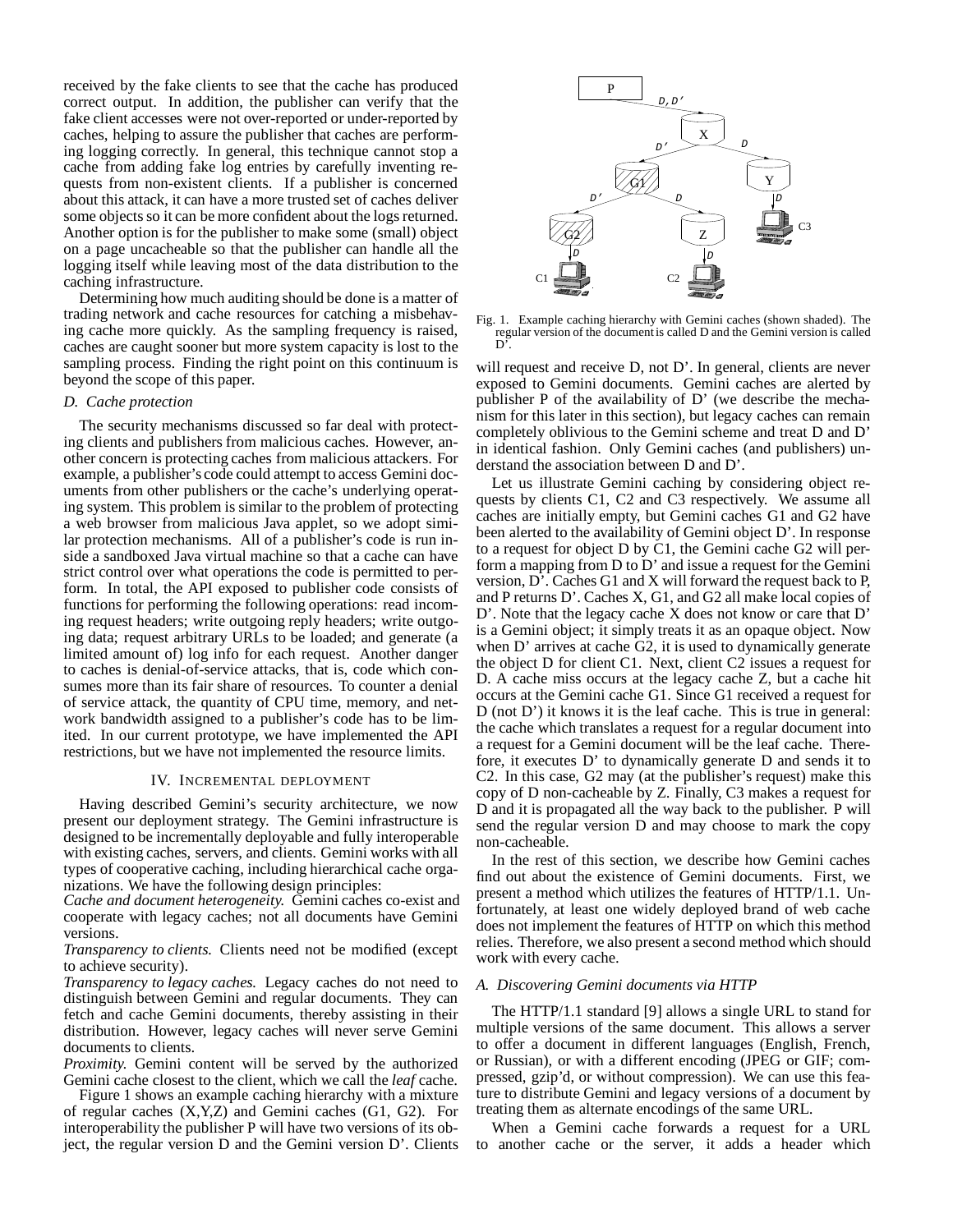says that it can accept Gemini encodings. For example, a Gemini cache would add this line to say that it prefers the Gemini version of a document to any other encoding: Accept-Encoding: gemini;q=1.0. A server or cache which receives such a request can either reply with a regular version of the document or the Gemini version. If the reply is a Gemini version, then it will contain this header: Content-Encoding: gemini.

Note that a cache can store both the regular and Gemini versions of a document. The cache determines which version to send based on the request's Accept-Encoding header. Because a client will never specify that it accepts Gemini-encoded documents, it will never receive the Gemini version of a document. And since these headers are a standard part of HTTP, legacy caches can participate in Gemini document distribution without a problem. Unfortunately, some legacy caches ignore alternate encodings when selecting a document to return to a client, meaning that the cache could return a Gemini document to a client or cache not capable of handling the Gemini document. Thus, if our system is to be truly reverse-compatible, we must handle Gemini document discovery in a different way.

# *B. Second method for discovering Gemini documents*

The approach we have chosen to implement is, in brief, to use different URLs for the legacy and Gemini versions of a document. Gemini caches are able to convert the URL of a regular document into the URL of the regular document's associated Gemini document. Legacy caches are unaware of the relationship between the Gemini and regular versions of a document, and merely send whichever one of the documents is requested.

There are two challenges to this approach. First, we require a robust way of transforming a regular document's URL into a Gemini document's URL. And second, we need a way for a server to notify Gemini caches about which of its documents have Gemini versions. One simple solution to these challenges would be to define URL naming conventions so that a regular document's name would indicate whether or not it had an associated Gemini document (and what the name of that Gemini document is). However, this approach is not robust. If a document's URL inadvertently contained the notation indicating it had an associated Gemini document, a Gemini cache might attempt to load the non-existent Gemini version. This could lead to increased delay for clients and additional useless requests to the server.

Our solution is to require the publisher to explicitly notify Gemini caches about which regular documents have associated Gemini documents. With each of its replies, a Gemini-aware server includes a notification in an HTTP Pragma header field. Legacy caches ignore the pragma, but Gemini caches store the publisher notifications as soft state. Each notification contains three pieces of information: a server name, a suffix to match, and a "tail," or string of characters, used to convert a regular document's URL into the associated Gemini document's URL.

When a request arrives, a Gemini cache looks at the URL. The cache finds all notifications with a server name the same as the server named by the URL. For each of these notifications, the cache tries to match the end of the path (the piece of the URL after the server name and port number) in the URL against the suffix in the notification. A match indicates that there is an associated Gemini document. On a match, the Gemini document's URL is formed by appending the tail to the URL in the request.

#### *C. Authorization and leaf discovery*

The authorization mechanism described in Section III complicates matters slightly when determining which cache is the leaf cache. Without authorization, the Gemini cache closest to the



Fig. 2. Node Architecture.

client will be the leaf. But with authorization, only the *authorized* Gemini cache closest to the client can be the leaf. When a cache receives a Gemini document, it can examine the ACL to determine whether it is authorized. But we can optimize this process slightly to avoid sending documents to caches which are unable to use them.

When a cache, C, initiates a request for a Gemini document, it also includes the names of its identification certificates. An upstream cache (or the publisher) will look at these certificates to determine whether C is authorized to serve the Gemini document. If it is, the document is returned. If not, an error message will be returned. Note that even if C lies about which certificates it possesses to acquire a document for which it is unauthorized, C still cannot produce a valid reply since it does not possess the proper keys.

#### *D. Discussion*

Two properties of our design make it especially scalable. By coexisting with the current caching infrastructure, we are able to leverage thousands of legacy caches to help deliver Gemini documents. Also, observe that the leaf cache's task of producing a regular document from a Gemini document, which involves public key cryptography and possibly running code from the publisher, is a heavy-weight operation. We push this computational burden as close to the edge of the network as possible. Caches in the middle of the network, where resources are under the most contention, will usually only need to forward documents.

#### V. NODE DESIGN AND IMPLEMENTATION

In this section, we discuss the design and implementation of a Gemini node. The performance of the implementation will be discussed in Section VI. We have implemented Gemini by extending an existing web cache, Squid. A block diagram of our system is shown in Figure 2. On the right is the Squid process, with three modifications: (i) a lookup table to store soft-state information on the availability of Gemini document versions, (ii) ability to fetch documents requested by the Gemini process, and (iii) forwarding of Gemini request (and document if applicable) to the Gemini process. On the left is the Gemini process, which includes a security module and a Java virtual machine (JVM). All code written by publishers is run inside the JVM. The security module is used to verify signatures on incoming documents and to sign outgoing documents.

#### *A. Node operation*

In this section, we describe the operation of the Gemini cache node, and explain the interactions between the various components shown in Figure 2. The Squid front end receives a document request, and in the event of a cache hit, satisfies the request immediately using the cache's copy to produce a reply for the client. In the event of a miss, it performs a table lookup (per Sec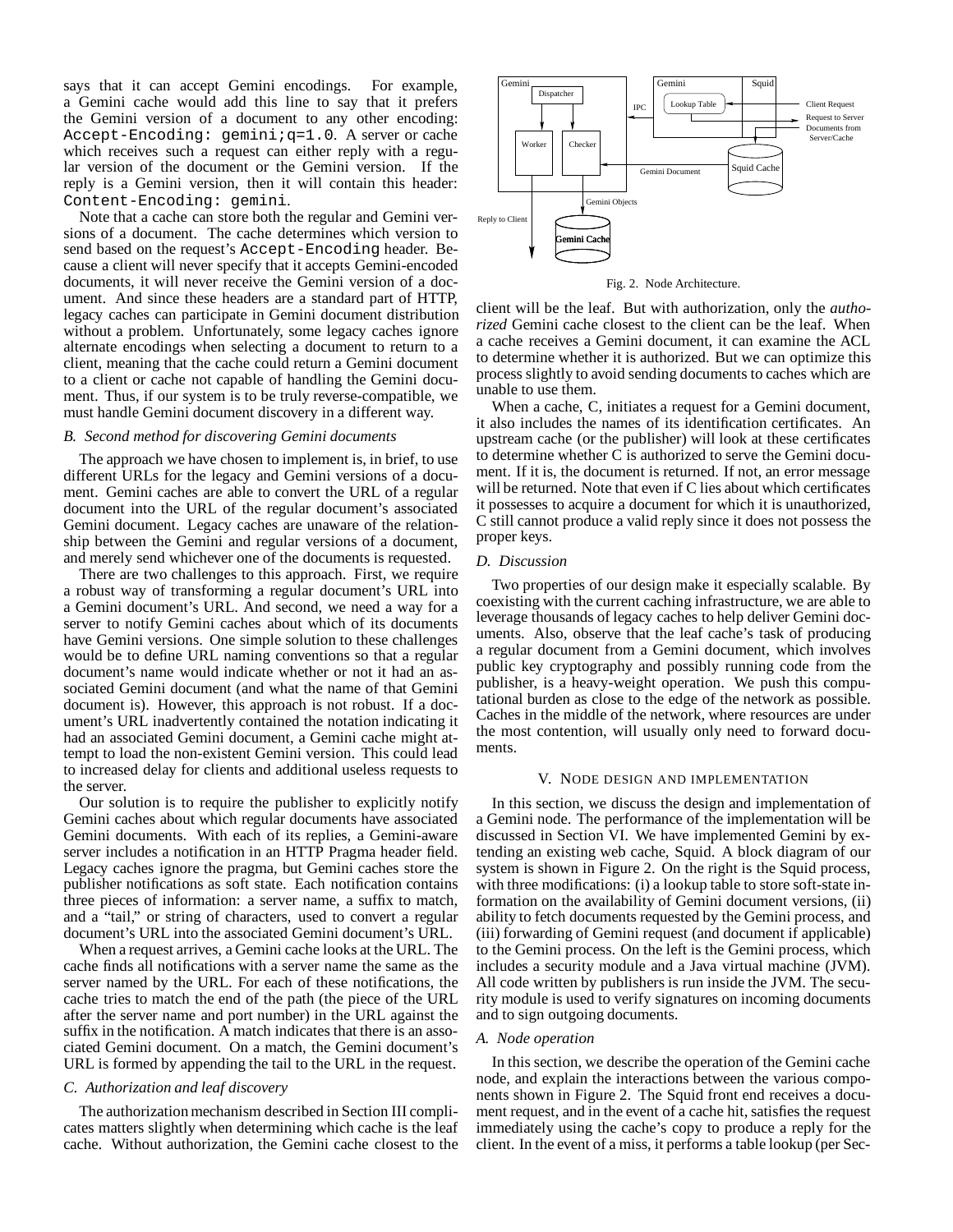tion IV-B) to determine whether there is a Gemini version. If the Gemini version exists, and is cached locally, the Squid process will pass the request over to the Gemini process via IPC. Otherwise, Squid will initiate a fetch of the object using the standard caching hierarchy. When the object arrives, the Squid process stores the document in its cache and hands the Gemini process a pointer to the document together with the original request.

The Gemini process consists of three types of threads: a single dispatcher thread, a pool of checker threads, and a pool of worker threads. The dispatcher thread receives requests and documents from Squid and puts them into a request queue and a document queue, respectively, for subsequent processing. The checker threads are assigned to documents from the document queue, and they perform extraction of document parts and signature verifications. Depending on the Gemini document type, further processing is performed. Two types of Gemini documents are supported: active and non-active Gemini documents. Nonactive Gemini documents are simply regular documents with appended signatures and the presence of some Gemini headers. These headers indicate, for example, the information to be logged when the document is requested. After checking the document's signature and parsing headers, non-active documents are stored by Gemini in its own cache. Active Gemini documents, on the other hand, may include Java classes in addition to headers and signatures. These classes are extracted and stored in a per-document directory.

The worker threads process the requests from the request queue. The JVM is invoked on the requests for active Gemini documents. It loads the Java class belonging to the document and runs it. The output is the document which will be sent to the client after being signed by the worker thread. The Java code may also create its own logging string. Alternatively, the standard Gemini logging facilities will log the request. If the code fails for a client request (due to programming errors, excessive resource consumption, etc.) the Gemini process will revert control of this request back to the Squid process. In this case the Squid process will handle the request as a regular document without a corresponding Gemini version.

# VI. PERFORMANCE EVALUATION

In this section, we present our preliminary performance results. Our main concern is in measuring the performance impact of our changes to the cache. We have conducted three experiments to quantify this impact: first, we measure the additional overhead on document lookups; second, we examine how long each stage of processing for a Gemini document takes; and third, we explore the overhead of a Gemini document without code (security is still in use, though). For all of these experiments, we use latency as our performance metric because we are interested in the potential response time degradation due to Gemini.

We have implemented Gemini on top of Squid version 2.2STABLE5 running on Linux (kernel version 2.2.13). For our Java virtual machine, we use IBM's Java Development Kit 1.1.8 with native threads. The server, cache, and client are each placed on separate machines (550 MHz Pentium III's with 128 MB of RAM) connected to the same 10BaseT Ethernet hub. All cryptographic algorithms are implemented using the  $Crypto++$  [11] library (version 3.1). As an attempt to make the load imposed on the cache due to cryptography as light as possible, we use two different signature algorithms. The publisher signs its certificates and documents using RSA [12], which has the property that signature verifications are fairly inexpensive. The cache signs all of its documents using DSA [13], with which signature production is fairly inexpensive. In all of the evaluation, the publisher issues a single certificate which explicitly autho-

|            | Ad banner rotation |           | MyYahoo |           |
|------------|--------------------|-----------|---------|-----------|
|            | Mean               | (Std dev) | Mean    | (Std dev) |
| Parsing    | 540                | (18.5)    | 563     | 22.9      |
| Extraction | 821                | (7.6)     | 5739    | (184.6)   |
| Sig. Check | 2005               | (10.7)    | 2079    | (142.8)   |
| Total      | 3926               |           | 8911    | 173.8     |

TABLE I TIME TO UNPACK AN ACTIVE GEMINI DOCUMENT  $(\mu s)$ .

|            | <b>Ad banner rotation</b> |           | <b>MyYahoo</b> |           |  |  |
|------------|---------------------------|-----------|----------------|-----------|--|--|
|            | Mean                      | (Std dev) | Mean           | (Std dev) |  |  |
| IPC        | 144                       | 38.2      | 144            | 29.1      |  |  |
| Parsing    | 158                       | (31.1)    | 165            | (30.0)    |  |  |
| <b>JVM</b> | 27580                     | (1847.6)  | 97210          | (3682.8)  |  |  |
| Signing    | 7364                      | (289.2)   | 7327           | (268.9)   |  |  |
| Total      | 37016                     |           | 106755         |           |  |  |
| Logging    | 178                       | 8.8       | 230            | 8.8       |  |  |
| TABLE II   |                           |           |                |           |  |  |

TIME TO PROCESS A REQUEST FOR AN ACTIVE GEMINI DOCUMENT  $(\mu s)$ .

rizes the Gemini cache—no delegation of authorization is used. The publisher's certificate is appended to the Gemini document delivered to the cache. It is assumed that the client machine already has the publisher's certificate cached locally, so the cache sends only its signature along with the document.

#### *A. Lookup overhead*

As explained in Section IV-B, Gemini needs to search for a notification entry in a lookup table for each request received. Our first experiment is to determine the cost of this operation for regular documents without associated Gemini versions. We examine two cases: In the first case, there are no entries in the lookup table for the server named in the request. In the second case, there are lookup table entries for the server, but the request does not match the pattern specified by the entries. For example, a request might be for a URL ending in ".gif" but the entry's pattern only matches URLs ending in ".html". In both cases, it takes about  $20\mu s$  for Gemini to perform the lookup operation. Compared with the normal hundreds of microseconds to tens of milliseconds required to process a document in an unmodified version of Squid, the penalty imposed by the lookup table is fairly small.

#### *B. Active Gemini document*

Our second experiment shows how long a request spends in each step during its processing. The processing consists of two stages: First, unless the document is already in the cache, the system has to download the requested Gemini document and to verify its integrity. Second, the reply for the request is generated by running the Java code in the Gemini document. We instrumented Gemini to timestamp the various processing steps, and we created 10 documents with identical content. To perform a measurement, we issue requests for all 10 documents, one after other. We repeat this procedure 10 times for 100 total requests. The very first request serves as warmup and is excluded from the results.

Tables I and II list the steps we are most interested in. We show both the mean and the standard deviation for each of them. They correspond to tasks of the major components of the Gemini process in Figure 2. Note that for all steps, the standard deviation is small when compared to the mean.

We issue requests for two active Gemini documents, one containing simple code and the other containing complex code, in order to illustrate how code complexity affects node performance. The simple code (131 lines of Java) randomly inserts the URL of an advertising banner (from a static list of URLs) into a template HTML page. The complex code (559 lines of Java) generates a per-user, customized, MyYahoo-like page. Our implementation of this application is simpler than an actually de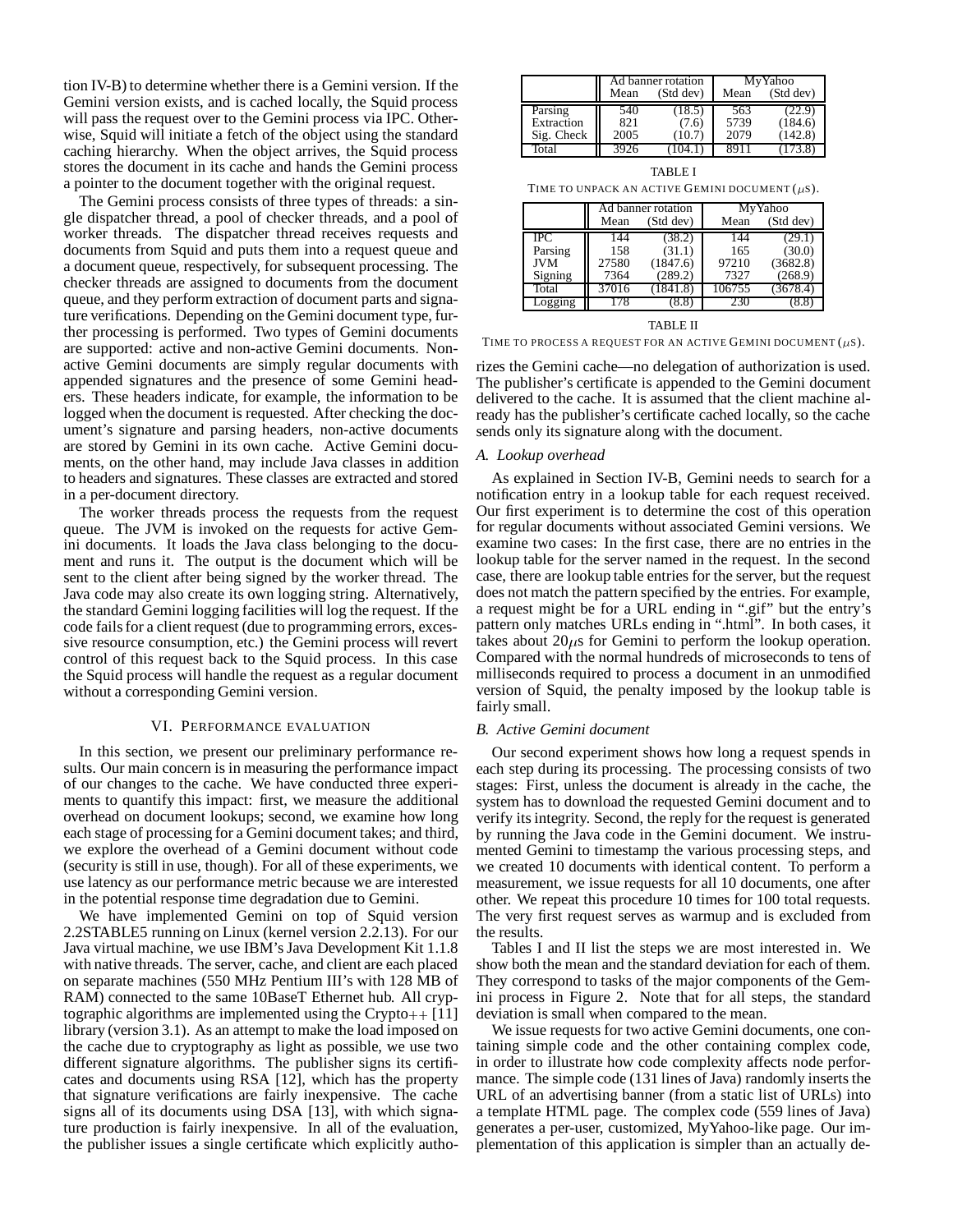ployed version would be: all of its required data is distributed in the Gemini document itself. In reality, certain data (e.g., stock quotes) would have to be dynamically downloaded by the Java code for each request and the Gemini document would contain only its HTML template. However, in our measurements, we are mainly interested in the time it takes to dynamically compose and sign a customized document and not in network latency. For this purpose, our simple implementation is sufficient.

Table I lists the various steps involved in unpacking a newly downloaded Gemini document. In the "Sig. Check" step, the system checks the signature attached to the Gemini document and verifies that the URL used for downloading the document matches the URL in the publisher's certificate. The overhead for this step is constant at about 2 ms, regardless of the type of Gemini document. Parsing of the reply headers also requires constant time for both documents, as opposed to the extraction step, which is much faster for the smaller Ad banner document (5 KB) than for the larger MyYahoo document (38 KB).

Table II shows the overhead of the single steps during the actual processing of the request. Running Java code and signing the freshly generated document are the most expensive steps. The running time for the code strongly depends on the type of active document: composing a MyYahoo-like page takes nearly four times as long as inserting URLs into a template page. The overhead for the signing operation is almost constant at about 7 ms because signing a document consists of computing a (cheap) constant-length hash over the whole the document and then performing (expensive) cryptography on the hash. Sending the request from Squid to Gemini via IPC and parsing of the request headers by Gemini also require a constant amount of time. The "Total" line corresponds to the time elapsed between the arrival of the request in the Squid process and sending the last byte of the reply by the Gemini process. It does not include logging, since logging is performed after the reply has been sent. Logging is more expensive for the MyYahoo code than for the Ad banner code, since the former composes its own logging string, whereas the latter uses Gemini's default logging facility.

In general, by optimizing the security operations, (e.g., by using cryptography routines implemented in hardware), and by applying more-advanced Java techniques (e.g., compiling Java byte code to native code as soon as it is downloaded), we expect the performance penalties due to security and running Java code to decrease.

#### *C. Non-active Gemini document*

Our last experiment shows the latency increase from using non-active Gemini documents (Gemini documents without code) rather than regular documents. We evaluate four different document sizes from 4 KB up to 16 KB with an interval of 4 KB. The non-active Gemini documents are identical to the corresponding regular documents. In this experiment, we prepared 100 identical versions of each document, and then fetched these sequentially for 100 total requests. Figure 3 shows the average processing time for these requests. The first request serves as warmup and is excluded from the results.

From Figure 3, we can see that in the case of a cache hit when the document is already in the cache, the latency for non-active Gemini documents is about a constant time larger than that for the regular version. If we examine the times more closely, we find that the performance degradation is about 8 ms, among which signing the reply is the most expensive, accounting for 92% of the degradation. However, if there is a cache miss when the documents need to be fetched from the server first, the overall processing time degradation is not constant. While it takes a constant time to perform the security check, about 2 ms, the time spent on document extraction varies from 0.6 ms to 2.7 ms,



Fig. 3. Performance comparison of non-active Gemini documents and regular documents (ms).

depending on the document size.

#### VII. RELATED WORK

Related work comes from four areas: building distributed caching systems, web security, active systems (agents, networks, and caches), and research on securing active systems. There has been a large body of literature on web caching architectures (e.g. hierarchical and cooperative) and performance enhancement techniques (e.g. cache routing, push-cache). Gemini caches can work seamlessly in these caching architectures and most of the techniques are equally applicable to a Geminienhanced caching infrastructure. Within the last year, several private infrastructures such as Akamai [14], Adero [15], and Sandpiper [16] have been built to provide publisher-centric caching services. At the architectural level, the key difference between these systems and Gemini is that they assume all caches are under the same administrative domain, while Gemini assumes an environment where there are heterogeneous administrative domains and heterogeneous nodes (Gemini and non-Gemini). Because of this, Gemini has a strong emphasis on security and incremental deployment issues, which are not addressed in other systems. In addition, Gemini nodes support dynamic content, which, to the best of our knowledge, is not supported in these other systems.

There have been several efforts to bring increased security to the web. These include SSL [10], S-HTTP [17], [18], and the Digital Signature Initiative (DSig) [19]. All three of these protocols provide end-to-end security between the publisher and client, whereas the thrust of our work is in providing security even when a third party is generating content.

Gemini can be viewed as a special type of active network [20] with a focus on content delivery applications. Rather than making a router platform active, we make the cache platform active. In addition, we have a strong emphasis on trust and security issues, and discuss incremental deployment issues in the context of today's caching infrastructure. There are two other related active cache projects. Douglis et al. [5] proposes a highly specialized "macro" language which attempts to separate static and dynamic content in an HTML file. Their scheme allows a cache to store some parts of an HTML file while fetching other parts from the publisher. In contrast, Gemini uses a general purpose language, Java, for data plane operations, and also, it allows publishers to specify control plane behavior. Cao et al. [21] have also enhanced a web cache with a Java runtime in order to allow caches to store dynamically-generated content. They emphasize the cache-centric features of their system: caches can choose which applets to store and how many resources an applet may take up. Further, their security model only considers protect